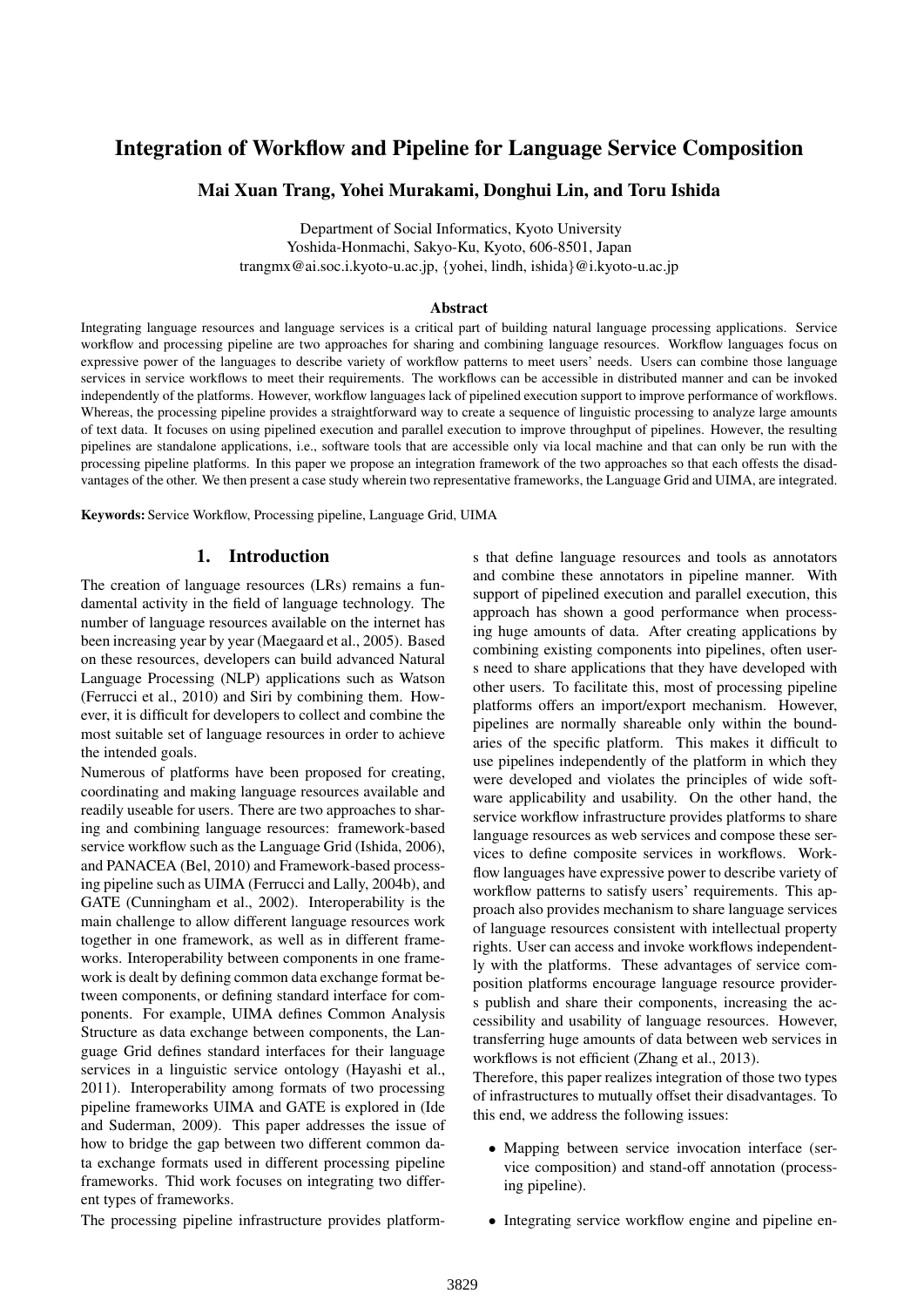

Figure 1: Service composition approach

gine.

- A concept integration framework that can integrate the two types of frameworks.
- To realize the concept framework, a case study of integration two representative frameworks, the Language Grid and UIMA, is described.

The remainder of this paper is organized as follows: Section 2 briefly discusses features of the two types of language resource coordination frameworks. The integration of the service workflow and processing pipeline will be presented in section 3. We show a case study on integration between the Language Grid and UIMA in section 4. A discussion is given in section 5. Finally, section 6 concludes this paper.

## 2. Language Resource Coordination Frameworks

In this section we briefly discuss about characteristics of two types of language resource coordination frameworks: service composition with interface invocation and processing pipeline with stand-off annotation.

#### 2.1. Service Workflow Approach

This approach takes the Service-Oriented Architecture (SOA) line; language resources are wrapped as web services that users can combine to create customized composite language services as needed. Figure 1 shows a composite service consisting of two language services: Tokenizer and POSTagger. Each service in the workflow is defined by an interface with input and output. For example, Tokenizer service has plain text inputs and outputs a set of tokens of the plain text. Interoperability between services in a workflow is ensured by conforming interfaces of the services. Output of a previous service and input of the later service in the workflow must be compatible.

To help users easily create workflow, standard interfaces for language services have been proposed. The Language Grid designed interfaces of all services based on a language service ontology (Hayashi et al., 2011), with standardization depending on the types of services. PANACEA also defines common interfaces for different types language services such as translation service, bilingual dictionary, etc.. Language resources available as language services on these frameworks are provided by wide variety of companies, research organizations with different intellectual property rights. PANACEA currently has more than 160 services provided by 11 service providers. Over 170 services available on the Language Grid, these services are provided by over 140 groups from 17 countries. The service composition approach provides access control functionality to deal with the issues on intellectual rights of language resources providers. The providers can configure the permission process and monitor the statistics of use of their resources anytime. This advantage of service composition approach encourages providers to share their language resources, increasing number of language services available on these frameworks.

#### 2.2. Processing Pipeline Approach

This approach focuses on providing a setting for creating analysis pipelines, and is oriented towards linguistic analysis and stand-off annotation. The purpose of these frameworks is to combine language resources to analyze huge amounts of data in the local environment. Pipelined execution and parallel execution are employed in pipeline engine to improve throughput of the pipelines.

Language resources are combined into a pipeline to analyze documents. Each resource is defined as an annotator that tags document with annotations in stand-off manner. The pipeline outputs the input document enriched with annotations added by components in the pipeline. The annotated document is written in Common Data Exchange Format (CDEF). The CDEF document passed along the components in the pipeline. Figure 2 shows a pipeline of three annotators: Tokenizer, POSTagger, and Parser. Each annotator in the pipeline processes input text by annotating it. In this example the input text is given three annotations: Token, POS, and ParseTree. The GATE framework provides GATE document as CDEF to represent text and its annotations, this data structure is exchanged between GATE components. UIMA also defines a CDEF called Common Analysis Structure (CAS) to represent text including annotations as a common data exchange between UIMA components.

## 3. Integration of Service Composition and Processing Pipeline

The processing pipeline is based on the stand-off annotation model, while service composition is based on service interface invocation model. This section first defines a mapping of the two models, and then uses it to define an integration framework.

#### 3.1. Mapping Service Interface Invocation and Stand-off Annotation

The Common Data Exchange Format (CDEF) plays an important role in helping the components in a pipeline to work together. CDEF data structure is defined based on de-facto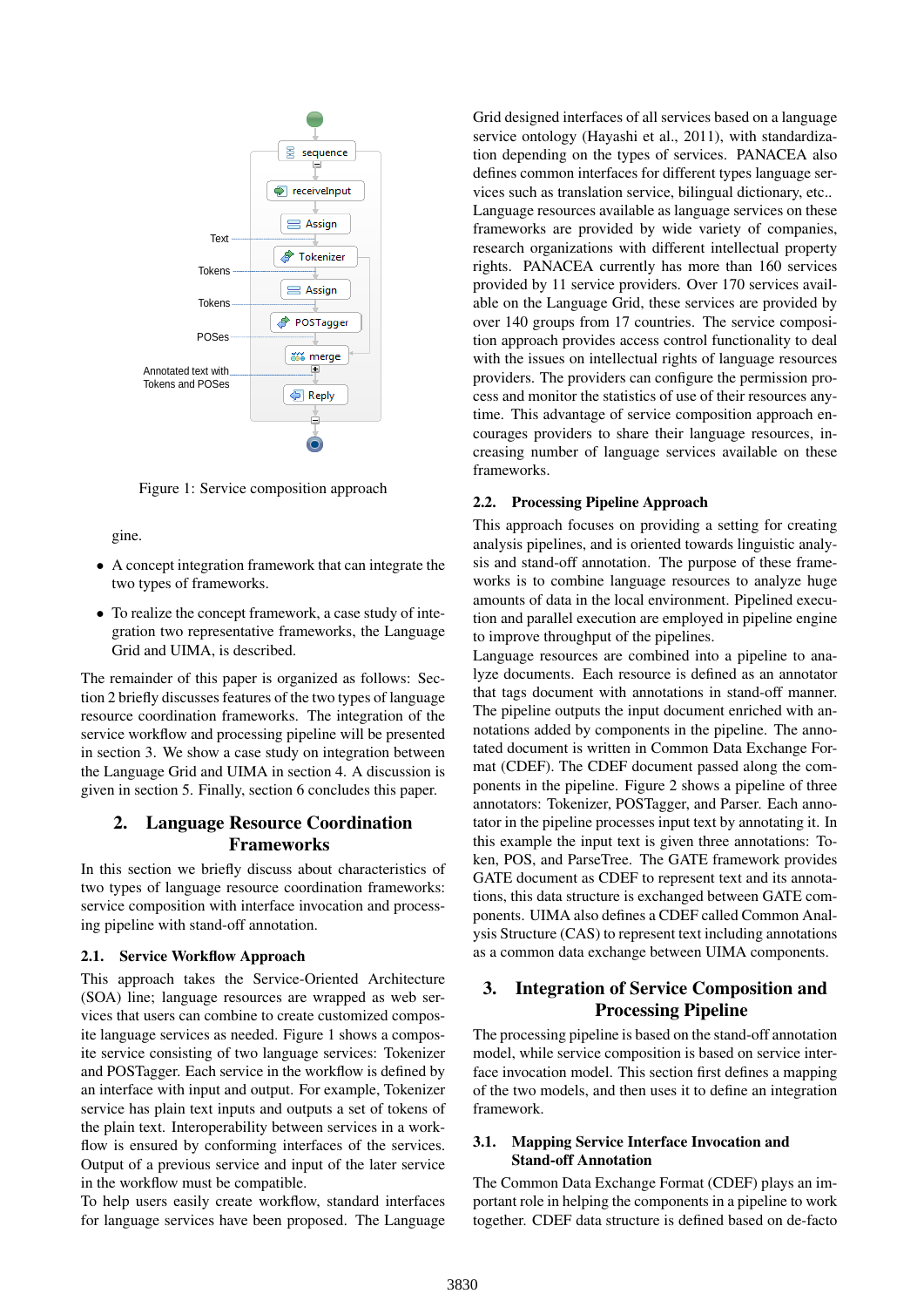

Figure 2: Processing pipeline approach

standards that are used for encoding machine-readable texts and linguistic corpora, such as CES (Ide et al., 2000), TEI (Vanhoutte, 2004), and the *common interface format* being developed under the context of ISO committee TC 37/SC 4 (Ide and Romary, 2009). CDEF basically consists of two parts: one representing the document text, and the other representing annotations. Figure 3 shows an example of CDEF in XML-based format:

- <*doc*>: represents the document, the *id* attribute is used to distinguish documents when a pipeline processing multiple documents. The *docString* attribute represents document text or reference link to the document.
- <*annotations*>: represents all annotations produced by a pipeline. An annotation is described by <*annot*> tag, the *type* attribute indicates type of the annotation, two attributes *begin* and *end* define position of the annotation in the document text and the *componentID* indicates the author(annotator) of this annotation.
- Different annotation types may have different structures. The structure of an annotation type is defined by a feature structure (*fs*) tag. Each feature is defined by a (*f*) tag and its attribute *name* indicates the name of the feature, attribute *value* is the value of the feature. For example, the feature structure of a Morphem produced by a POSTagger consists of two features: lemma and postag of a word, as shown in the example.

In web service composition workflow, each language service has its own interface with input and output. This interface is defined by standard interfaces of the frameworks. The input and output types are designed according to the type of the language service. For example, for a Tokenize service type, input is plain text and output is set of Tokens. In order to interwork two kinds of systems, first we need to map between stand-off annotation model and interface invocation model. For an annotator in processing pipeline, we can assume that its input and output are CDEF documents. The mapping is defined to so as to map input/output of language services to annotation types in CDEF. We define CDEF Maker and CDEF Extractor to conduct the map-



Figure 3: CDEF Structure



Figure 4: Wrappers

ping and create two wrappers: Language Service Wrapper and Annotator Wrapper, see Figure 4(a) and Figure 4(b) respectively. The former is used to wrap an annotator as a language service. The latter is used to wrap a language service as an annotator. CDEF Maker and CDEF Extractor have slightly different roles in the different wrappers as follows.

The Language Service Wrapper consists of three parts: A CDEF Maker, an annotator, and a CDEF Extractor:

- CDEF Maker creates CDEF document from service input. It first maps the service input type to an annotation type and then forms a CDEF document that includes the annotation.
- The Annotator analyses CDEF document and add analytics result to the document.
- CDEF Extractor manipulates with the CDEF document to extract from  $\langle f \rangle$  node and sub-nodes  $\langle f \rangle$ s the annotations produced by the annotator. Then it maps each annotation to its corresponding language service type as found in the output of a language service.

The Annotator Wrapper is defined as three components: CDEF Extractor, language service, and CDEF Maker:

• The CDEF Extractor manipulates with input CDEF document to extract annotations from <*fs*> node and sub-nodes  $\leq f$ >s. It then maps the annotation to the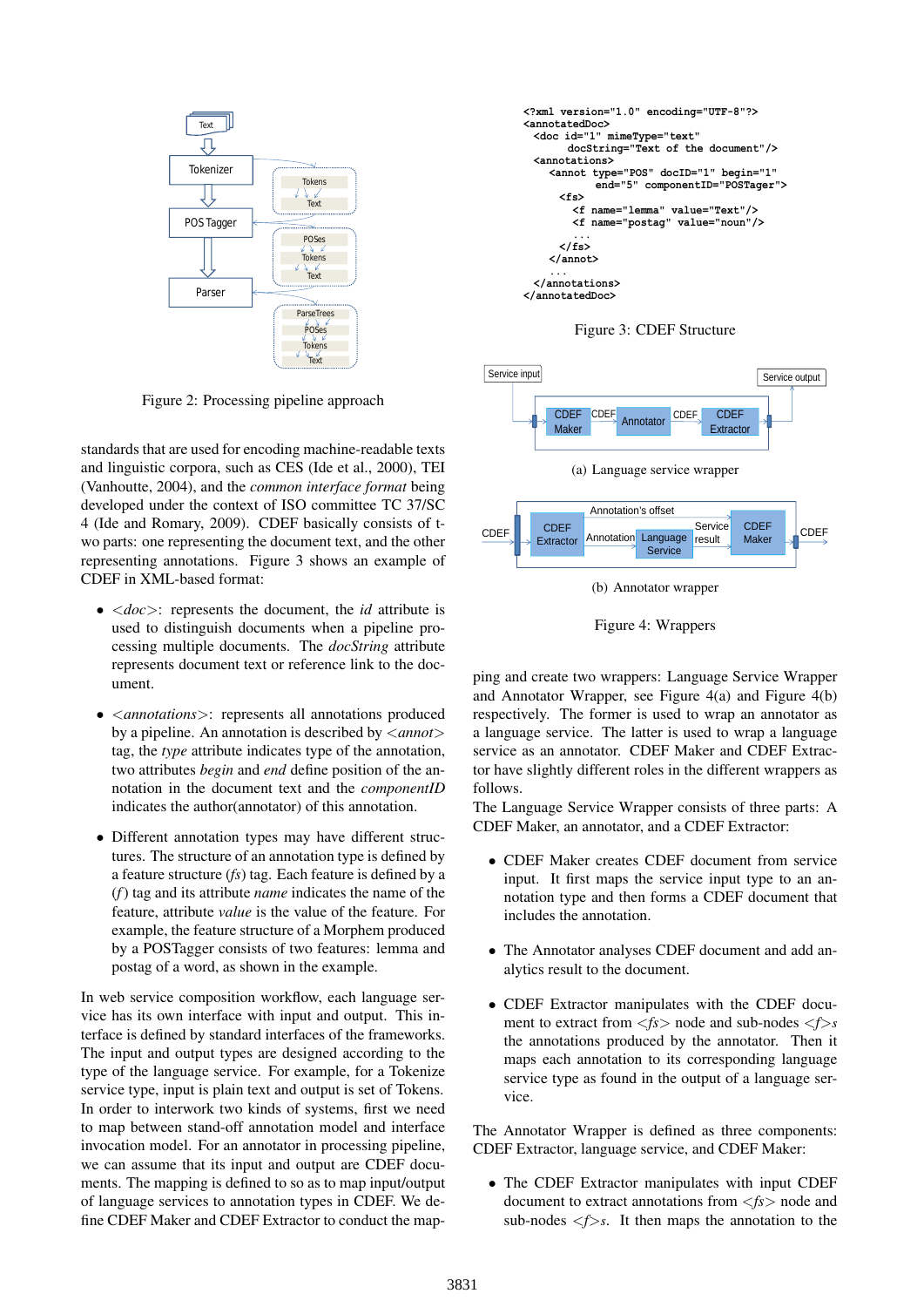corresponding language service type found in the input of the language service. Position information of the annotations is also extracted.

- The Language service is invoked with the input to produce an output with defined type.
- CDEF Maker maps structure of the language service output to the structure of a corresponding annotation type and use annotation's position information, extracted by CDEF Extractor, to create a CDEF document. This CDEF document becomes output of the annotator.

With this mapping of stand-off annotation and service interface invocation, processing pipeline components can be wrapped as services in service composition frameworks and can be combined with other services to define composite services. Language services can be wrapped as an annotator and inserted into a pipeline flow.

### 3.2. Integrating Workflow and Pipeline Engines

To realize the integration, we propose pipeline service which uses pipelines to create service workflows. A pipeline service is a composite service created from a pipeline flow. This pipeline is comprised by several annotators, where the annotators can be pipeline approach components or wrapped language services. The pipeline service architecture consists of two components: Service Invoker and Pipeline Executor. When users send requests to a pipeline service, the Service Invoker will start to execute the composite service, it sets binding information for composite service and triggers the Pipeline Executor to execute the pipeline. Pipeline engine is used to run the input information through the pipeline.

With this pipeline service we can use pipeline engine to create and execute composite services. We argue that by declaring a pipeline as a Web service invocation, the integration between Service workflow approach and Processing pipeline approach becomes practical.

Moreover, pipeline services allow the pipeline engine to support the service composition approach for service workflow execution. Pipelined and Parallel execution features of pipeline engine may help to improve performance of composite services. Data parallelism can be used to pass large documents, split into smaller data partitions, through a composite service. These data partitions will be processed by multiple instances of the composite services in multiple parallel threads simultaneously. This may helps to improve the throughput of the workflow.

#### 3.3. Integration Framework

Integration framework enables users easily combine two types of components: language service and annotator. The latter yield composite services and can use language services in pipeline manner. This increases the interoperability of the two types of framework. It also provides the ability to include the pipeline engine in a composite service.

Figure 5 shows that the integration of service composition and processing pipeline uses a wrapper system consisting of Language Service Wrapper and Annotator Wrapper. Annotator providers use the Language Service Wrapper to wrap



Figure 5: Integration Framework

annotators as language services. A service is then shared with access control in the service composition framework. Users who have access rights to the system can invoke this service or can use this service to compose composite services. The language service providers use the Annotator Wrapper to wrap a language service into an annotator, this annotator can be executed and combined in a pipeline flow. Language resources are shared as language services with protection of intellectual rights making it easy to create composite services. However, pipeline flow has better performance than the comparable composite service when processing large amounts of data. We wrap the pipeline service engine as a service composition engine to create composite services. The pipeline service with parallel execution inherited from pipeline flow will have better performance when processing huge amounts of data.

Moreover, the integration framework helps users easily switch between workflow engine and pipeline engine to execute workflows. Users can also define hybrid workflow which uses both engines to execute the workflow, pipeline engine is used to executed a part of the workflow to help improves thoughput of this part and so increase the performance of the whole workflow.

## 4. Case study: Integration of the Language Grid and UIMA

In this section we realize the integration framework concept by integrating the Language Grid and UIMA.

## 4.1. Benefits of Integrating Language Grid and UIMA

Originally launched by IBM, UIMA, the Unstructured Information Management Architecture, is an open-platform middleware for dealing with unstructured information (text, speech, audio, video data). The Apache Software Foundation has established an open-source project for developing UIMA-based software. In addition, the Organization for the Advancement of Structured Information Standards (OASIS) has created a Technical Committee for UIMA standardization. Accordingly, an increasing number of NLP research institutes as well as Human Language Technology companies all over the world are basing their software development efforts on UIMA. Several research institutes and universities have created repositories for UIMA-compliant analytics. For example, Carnegie Mellon University's Lan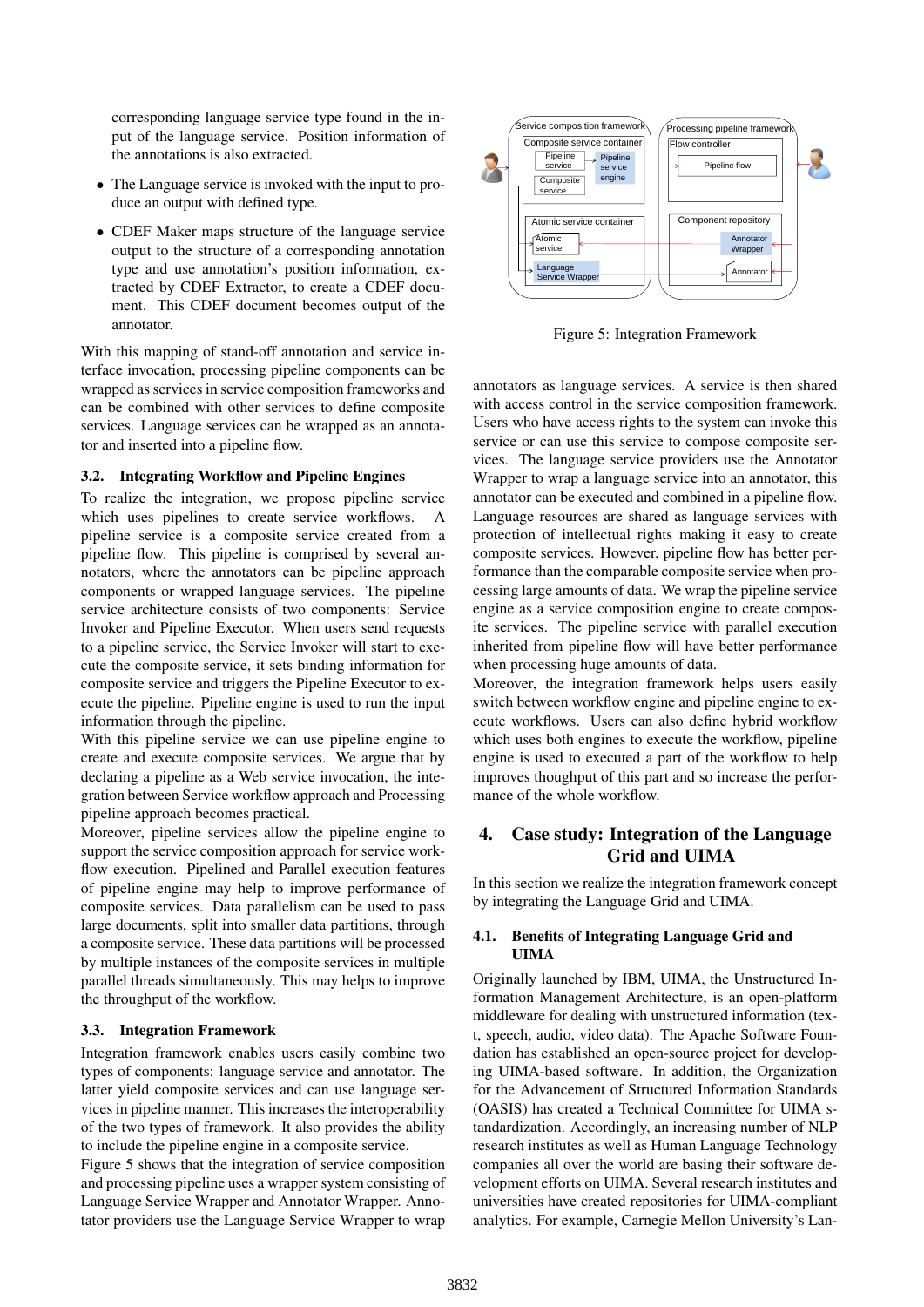guage Technology Institute has hosted an UIMA Component Repository website <sup>1</sup>, where developers can post information about their UIMA analytics. U-Compare (Kano et al., 2011) introduced the world largest repository of ready-to-use type compatible UIMA components. However, currently there is no platform to share UIMA-compliant language resources while protecting intellectual property rights. This limits the accessibility and usability of the language resources. Users who want to use language resources have to find and negotiate with the owners to get these language resources and freely combine them in their applications without considering other stakeholders. Once the language resources are passed to users, the providers will have no control on their language resources.

Unlike UIMA, the purpose of the Language Grid is to support intercultural collaboration by service workflows. A workflow combines language resources and their attendant complex intellectual property issues, such as machine translators, parallel corpora, and bilingual dictionaries. Language resource providers retain ownership of their language resources shared on the Language Grid. Providers can monitor statistical usage information of their language resources, and can also establish access control for the resources. These functions may encourage providers to share language resources on the Language Grid, increasing the availability and accessibility of language resources.

Integration of the Language Grid and UIMA can help NLP communities share their UIMA-compliant language resources via the Language Grid. This increases the number of language services available on the Language Grid. Users can easily find, access and use language resources for their applications. In addition, users can use the UIMA engine to define composite services. The UIMA engine with its data parallelism support can increase the performance of composite services by decreasing the execution time of composite services when processing huge amounts of data.

## 4.2. Implementing the Integration

Using the integration framework concept, we integrated the Language Grid and UIMA. We implemented two wrappers: Language Service Wrapper and Analysis Engine Wrapper. The former is used to wrap an UIMA analysis engine as a language service, while the latter is used to wrap language service into an Analysis Engine.

UIMA is a data-driven architecture which means that single components communicate with each other by exchanging data. The data exchanged includes the original document and the annotations produced by each component. This data is structured as per the Common Analysis Structure (CAS). CAS is one of the CDEF formats used in the UIMA framework. UIMA specifies the main interface for the analysis engine. This interface takes CAS-input and delivers CAS-output. As one part of UIMA, an XML specification for CAS has been defined. Figure 6 shows a simple example of CAS in XML format. It is possible to develop UIMA analysis engines that directly accept and output this XML. However, to support analysis engines that consume or produce complex data structures, UIMA framework provides a

```
<?xml version="1.0" encoding="UTF-8"?>
<xmi:XMI xmlns:cas="http:///uima/cas.ecore" 
         xmlns:xmi="http://www.omg.org/XMI" 
         xmlns:tokenizer="http:///org/apache/uima/examples/tokenizer.ecore"
         xmlns:tcas="http:///uima/tcas.ecore" 
         xmlns:examples="http:///org/apache/uima/examples.ecore" xmi:version="2.0">
    <cas:Sofa xmi:id="1" sofaNum="1" mimeType="text" 
             sofaString="This is a simple example."/>
    <tcas:DocumentAnnotation xmi:id="8" sofa="1" begin="0" end="26" language="en"/>
    <examples:SourceDocumentInformation xmi:id="13" sofa="1" begin="0" end="0" 
              uri="file:simple example.txt" offsetInSource="0" 
             documentSize="28" lastSegment="false"/>
    <tokenizer:Sentence xmi:id="21" sofa="1" begin="0" end="26"/>
    <tokenizer:Token xmi:id="25" sofa="1" begin="0" end="5"/>
    <tokenizer:Token xmi:id="29" sofa="1" begin="6" end="8"/>
    <tokenizer:Token xmi:id="33" sofa="1" begin="9" end="10"/>
    <tokenizer:Token xmi:id="37" sofa="1" begin="11" end="17"/>
    <tokenizer:Token xmi:id="41" sofa="1" begin="18" end="25"/>
    <tokenizer:Token xmi:id="45" sofa="1" begin="25" end="26"/>
    <cas:View sofa="1" members="8 13 21 25 29 33 37 41 45"/>
```
 $z$ /ymi:YMI $\sim$ 

Figure 6: Example of UIMA CAS

native language interface to the CAS. This has been implemented in both C++ and Java (Ferrucci and Lally, 2004a). Based on this interface we implement CAS Maker and CAS Extractor to manipulate with CAS documents and create the wrappers:

- CAS Extractor extracts annotations from CAS document and maps input/output of language services.
- CAS Maker maps the input/output types of language services with UIMA annotation types and creates CAS documents which serves as input/output of the analysis engine.

In order to create Language Service Wrapper we define a new language service interface to represent an analysis engine. The operations of this interface include analyzing the CAS input and output. Figure 7 shows class diagram of this wrapper. There is new web service interface in the Language Grid node, which is located in the package *jp.go.nict.langrid.wrapper.uima*. Developers can wrap their analysis engines by implementing and extending *UIMAAEService* and *AbstractUIMAAEService*. The implementation of this wrapper architecture is as follows:

- There are three additional created classes: *UIMAComponent* (defines analysis engine to be wrapped into the language service), *UIMAAEService* (defines interface for service access), and *AbstractUIMAAEService* (implements this interface).
- The Concrete Service class (e.g. *MorphologicalService*) defines a concrete UIMA service which extends *AbstracUIMAService* and use UIMAAE to call process method in an analysis engine.

Analysis Engine Wrapper is used to wrap a language service into an analysis engine. Figure 8 shows the class diagram used to implement this wrapper. There are several new classes defined as follows:

• *CASExtractor* is defined to extract annotations from the CAS and map them to the input of the language service.

<sup>1</sup> http://uima.lti.cs.cum.edu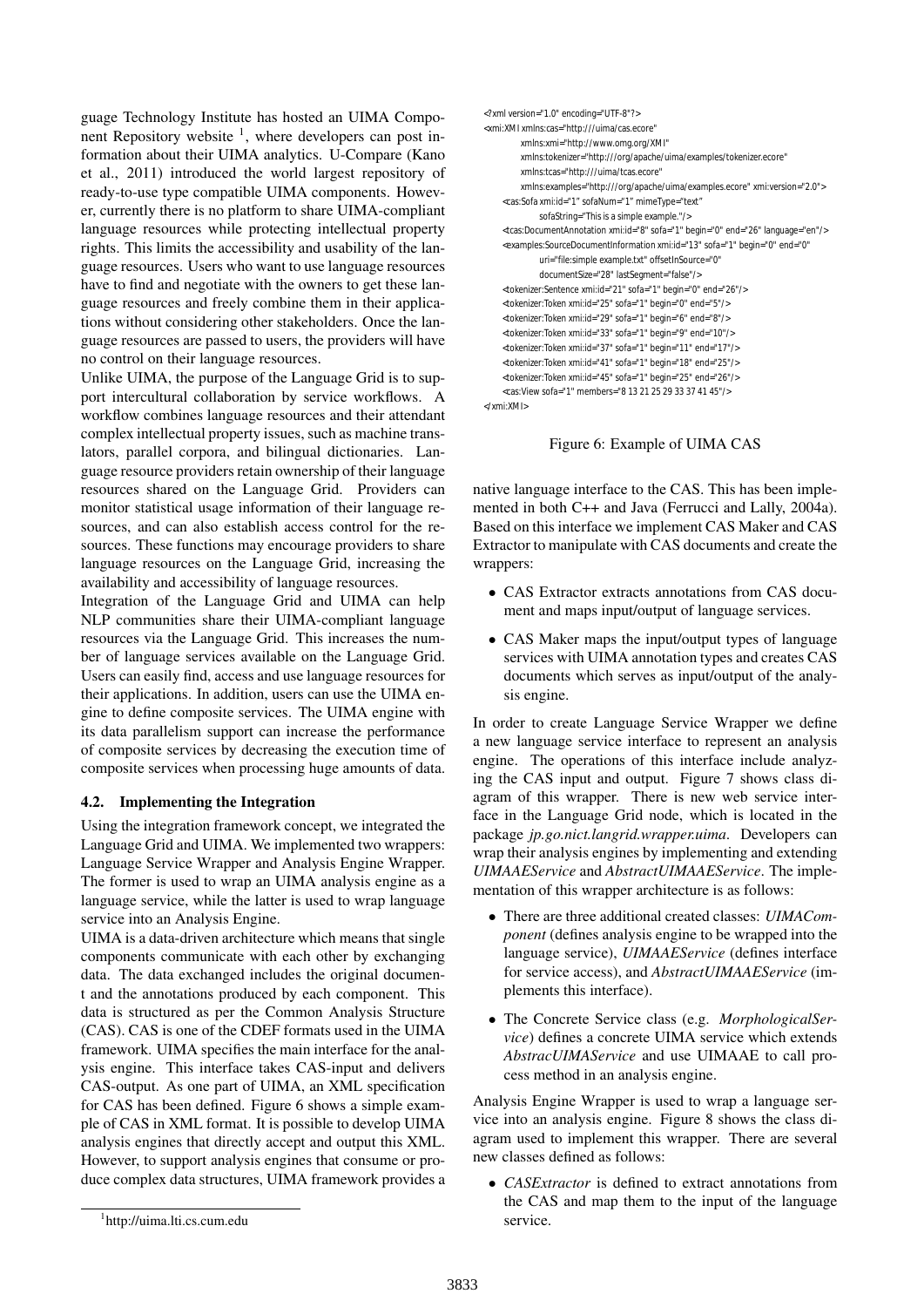

Figure 7: Class diagram of language service wrapper



Figure 8: Class diagram of analysis engine wrapper

- *CASMaker* is used to map output of the language service to a corresponding annotation type and add this annotation to the CAS document.
- *LangridServiceClient* is used to set language service endpoint and invoke the service with the input extracted from the CAS.
- *UIMAAnalysisEngine* invokes a language service with the input extracted from CAS document, output of the service is added to the CAS document by using CAS Maker.

We adapt UIMA Engine into the Language Grid Composite Service Container (Murakami et al., 2011), so that users can use this engine to create composite services from UIMA aggregate analysis engines (UIMA AAE). Figure 9 show class diagram used for implementing this composite service. We use UIMA AAEs to define a pipeline of sev-



Figure 9: Class diagram of UIMA composite service

eral Analysis Engine Wrappers. In the Analysis Engine Wrappers we use *ComponentServiceFactory.getService* to set service type to be invoked. We can then create composite services by calling the UIMA AAEs. These composite services are shared on composite service container in the Language Grid. When a request is sent to the UIMA composite service, the Java Method Invoker will set invocation information for the composite service, UIMA engine will be used to execute the workflow.

UIMA supports data parallelism to improve pipelines performance with CAS Multiplier and UIMA Asynchronous Scale-out (AS) (Epstein et al., 2012). CAS Multiplier separates a big CAS into smaller CASes and put them into a CAS pool. UIMA AS is use to execute multiple CASes with multiple instances of a flow in parallel. Figure 10 shows data parallelism concept in UIMA framework. Users can define number of concurrent instances of the flow according to computing resources of their environments. Using UIMA CAS Multiplier and UIMA AS engine to create and execute composite service will improve composite service performance when processing huge amounts of data. We can use UIMA engine to execute a part of a workflow to improve thoughput of this part and so increase the performance of the workflow. For example, we created a Language Grid hybrid composite service of translation combines with dictionary for Japanese-German specialized translation as show in figure 11. The translation from Japanese to German is a two-hop translation created from a UIMA Aggregate Analysis Engine (UIMA AAE). This UIMA AAE consists of two translation analysis engines wrapped from translation language services. In this example we have realized the integration framework to create a hybrid composite service, we can employ not only workflow engine but also UIMA pipeline engine as Workflow Executor for composite services.

In addition, this proposal allows us to integrate the Language Grid with many UIMA-based frameworks such as U-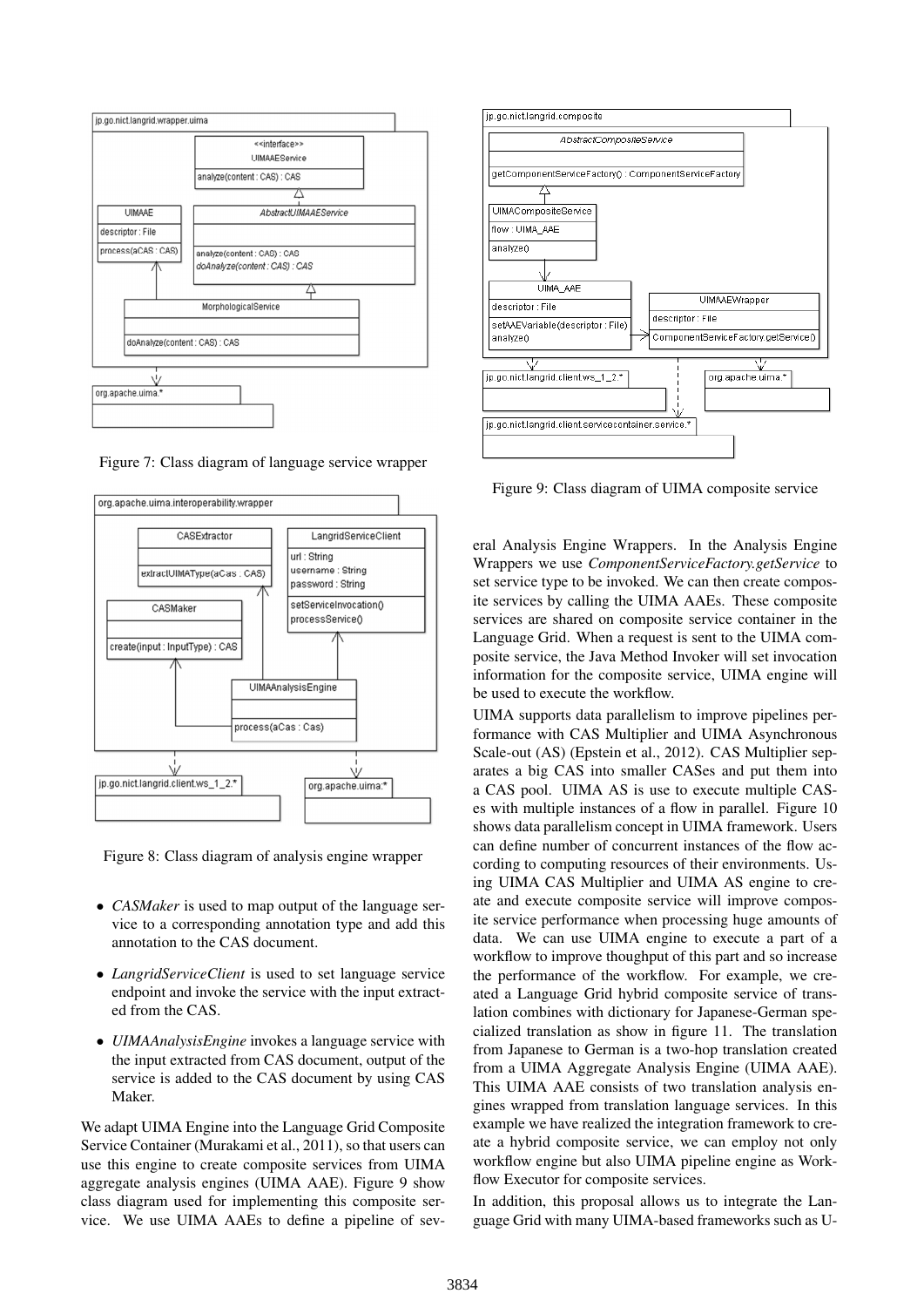





Figure 11: Example of hybrid composite service

Compare (Kano et al., 2011) one of the World's largest, and still growing, collection of UIMA-compatible resources. This would significantly increase the number of NLPrelated language resources available as services in the Language Grid. NLP communities will benefits from a large number of easy access language services shared on the Language Grid.

## 4.3. Evaluation

We performed an evaluation to investigate the performance of composite service when using UIMA CAS Multiplier and UIMA AS. The performance metric is execution time of the composite service when processing a big document. To evaluate composite service performance, we use the previous example in Figure 11, the two-hop translation is implemented with two methods: Using service composition engine in the Language Grid, and using UIMA engine with CAS Multiplier and UIMA AS. To execute the two-hop translation with the latter implementation, we first need to separate large document to smaller documents. We implement a simple Segmenter to separate large document



Figure 12: Execution time of different types of composite service

to smaller CAS documents each consisting of 500 words. Number of smaller CAS documents, which can be executed concurrently, depends on the configuration of the UIMA composite service.

We conducted an experiment to see how composite service performance was improved when using UIMA AS and CAS Multiplier. We assume that the number of composite service instances, which can be executed in the same time, may also affect execution time of the composite service. We designed six UIMA composite services (UIMA AAE) with different parameter specifying number of instances that can be executed concurrently. For example, UIMA AAE 1 can run 10 concurrent 10 CASes simultaneously.

We challenged each type with a data set containing ten text documents with different sizes, ranging from 5000 words to 50000 words. The CAS Multiplier can separate these ten documents into different number of CASes, ranging from 10 CASes to 100 CASes. We compare the execution times of these composite service with execution time of normal two-hop translation service. The resulting execution times are plotted in Figure 12.

From this result we can see that, the CAS Multiplier and UIMA AS engine improve the composite service performance significantly. For example, when we use UIMA AAE 6 to execute with document 10, the execution time was decreased almost 70 % compared to the execution time of normal two-hop translation service.

## 5. Discussion

The previous section presented an integration of the Language Grid and UIMA. The experiment showed that using data parallelism in a composite service improves its performance. However, if there are too many data partitions, many requests will be sent to a web service concurrently. This is a challenge for service handlers if the number of requests exceeds the maximum number of requests that the service can handle. Therefore, to use data parallelism effectively developers need to design a suitable partition strategy